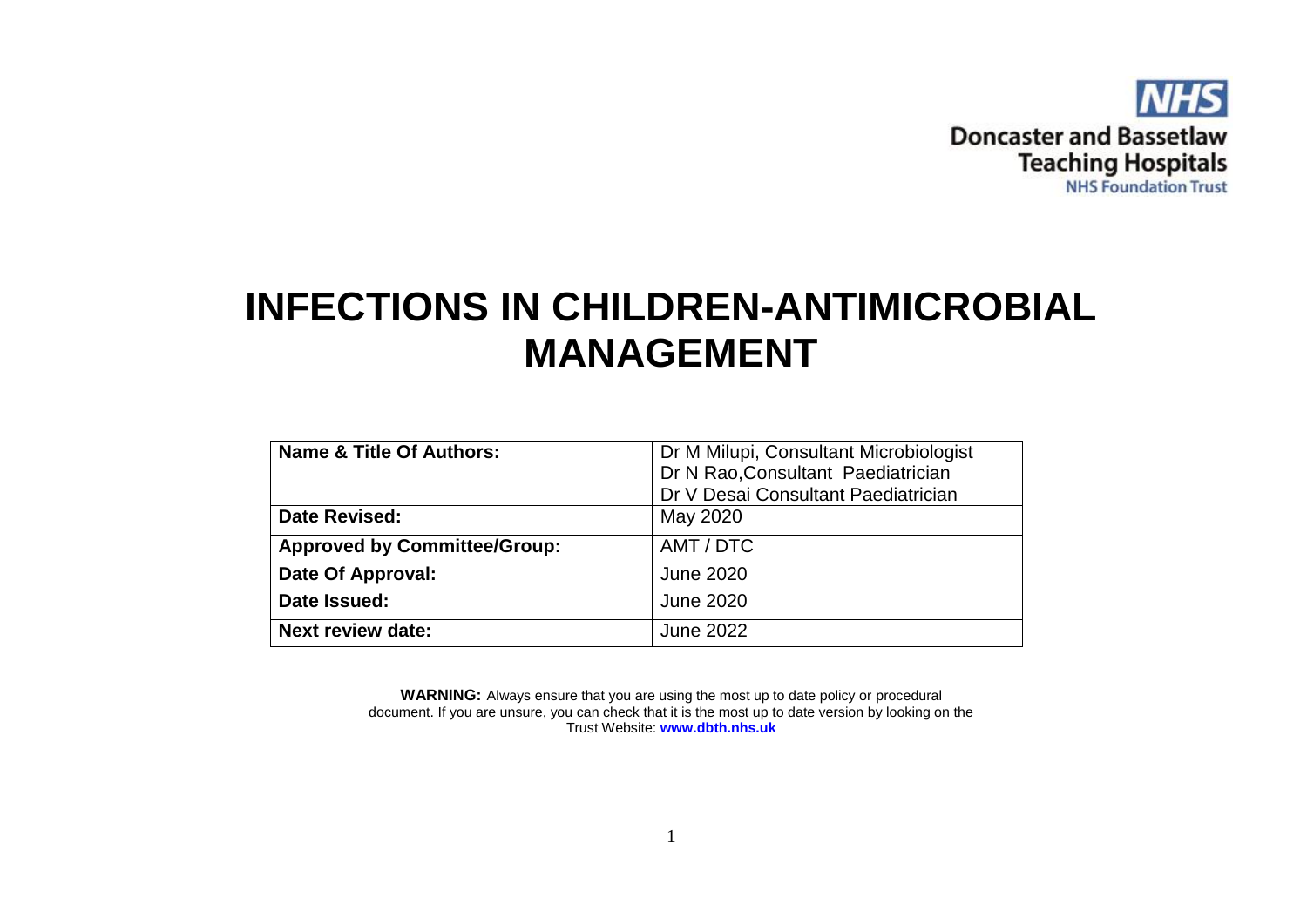## **CONTENTS**

| <b>Section</b>          | <b>Title</b>                                                          |
|-------------------------|-----------------------------------------------------------------------|
| 1                       | Introduction                                                          |
| $\overline{2}$          | <b>Gastrointestinal Infections</b>                                    |
| 3                       | <b>Upper Respiratory Tract Infections</b>                             |
| $\overline{\mathbf{4}}$ | <b>Lower Respiratory Tract Infections</b>                             |
| $5\phantom{1}$          | <b>Skin Infections</b>                                                |
| $6\phantom{1}6$         | <b>Urinary Tract Infections</b>                                       |
| $\overline{7}$          | <b>Eye Infections</b>                                                 |
| 8                       | <b>Bone and Joint Infections</b>                                      |
| 9                       | <b>Central Nervous System Infections AND Sepsis of Unknown Origin</b> |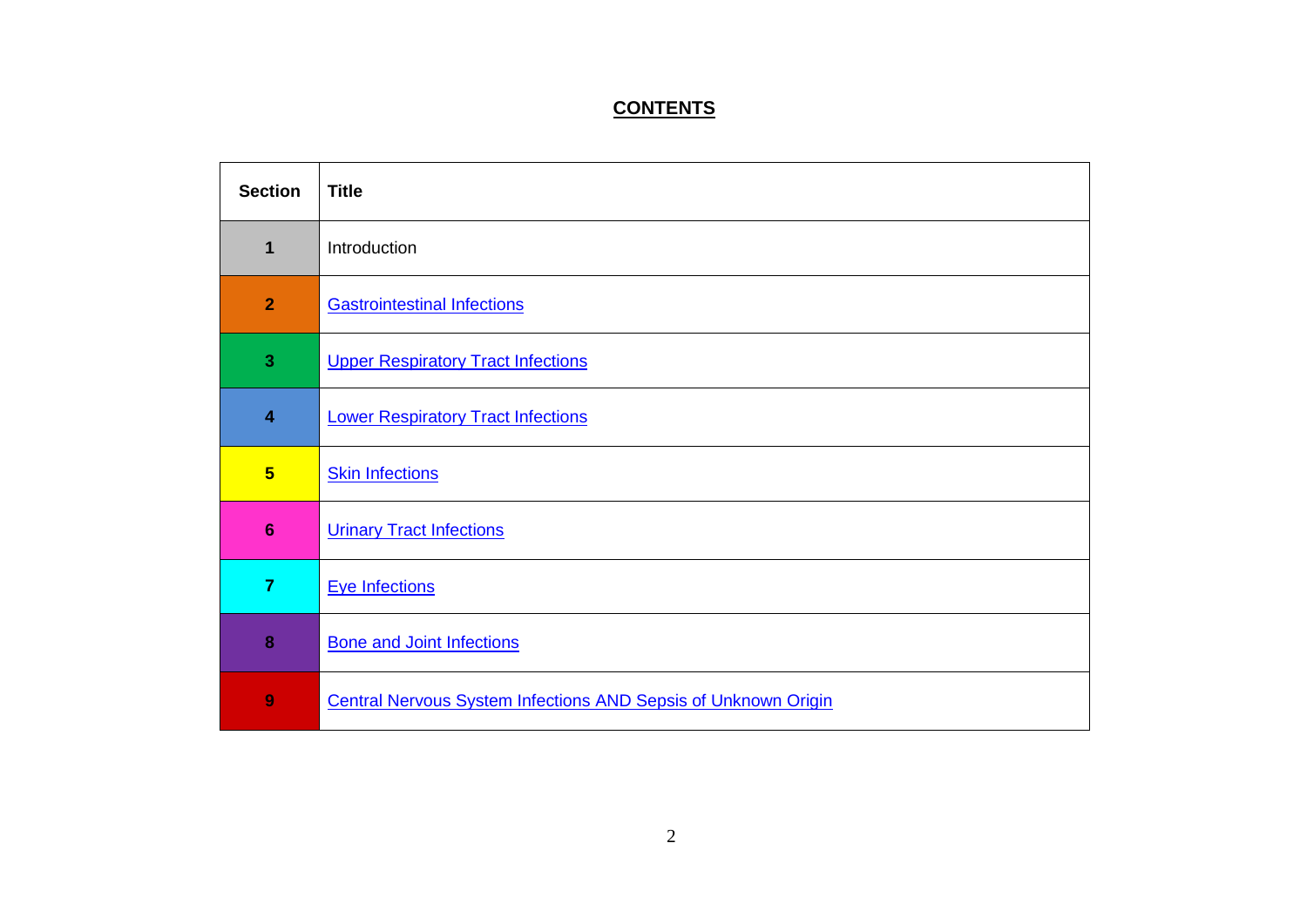#### **1. Introduction**

- Dosing information is available in the most recent edition of **BNF for Children NOTE: IN THE CASE OF SEVERE INFECTIONS USE THE HIGHEST RECOMMENDED DOSE**
- Unless otherwise stated, the duration of treatment for most of the uncomplicated infections with no serious underlying disease is 5-7 days. In serious infections, the duration will be determined by the patient's condition and response to treatment
- Empiric antimicrobial treatment for conditions not listed below should be discussed with the microbiologist
- For more detailed information regarding causative organisms and microbiological investigations, please refer to the equivalent Adult Antimicrobial guidelines
- This guidance does not cover antibiotic treatment of Haemato-oncology patients, patients with Tuberculosis or Cystic fibrosis and neonates. Please refer to separate guidelines
- All antimicrobial treatments should be revised based on clinical response or as soon as culture results are available.
- Please ensure that vital information about the patient (eg clinical findings, radiological/biochemical results, antibiotic history etc) is available to hand before contacting microbiologists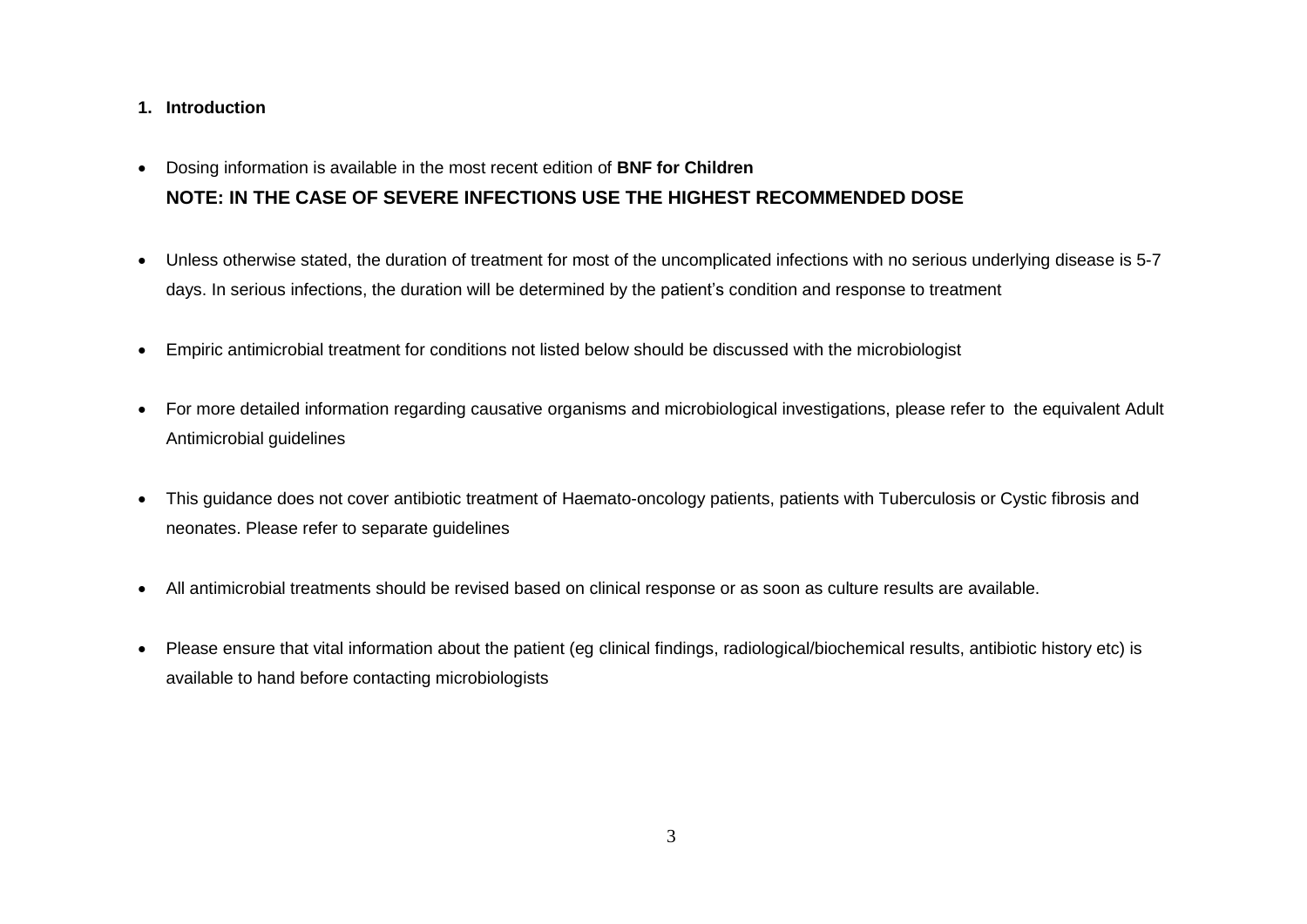### <span id="page-3-0"></span>**2. Gastrointestinal Infections**

| <b>Type of Infection</b>                                                         |                                                                      | <b>Antibacterial agent</b>                                                                                                                                                                                                                                                                                                                                                                                                                                                           | <b>Oral switch when</b><br>clinically indicated | <b>Comments</b>                                                                                                         |
|----------------------------------------------------------------------------------|----------------------------------------------------------------------|--------------------------------------------------------------------------------------------------------------------------------------------------------------------------------------------------------------------------------------------------------------------------------------------------------------------------------------------------------------------------------------------------------------------------------------------------------------------------------------|-------------------------------------------------|-------------------------------------------------------------------------------------------------------------------------|
|                                                                                  | <b>First Line</b>                                                    | IV Co-amoxiclav                                                                                                                                                                                                                                                                                                                                                                                                                                                                      | Co-amoxiclav                                    |                                                                                                                         |
| <b>Peritonitis</b>                                                               | <b>Second line OR</b><br>Non life-thereatening<br>penicillin allergy | IV Cefuroxime<br><b>AND IV Metronidazole</b>                                                                                                                                                                                                                                                                                                                                                                                                                                         | Cefalexin AND<br>Metronidazole                  | Length of treatment depends on clinical<br>condition but generally 5-7 days.<br>Antibiotics should be modified based on |
|                                                                                  | Life-threatening<br>penicillin allergy                               | <b>IV/oral Ciprofloxacin</b><br><b>AND IV/oral Metronidazole</b>                                                                                                                                                                                                                                                                                                                                                                                                                     | Ciprofloxacin<br><b>AND Metronidazole</b>       | sensitivity results.                                                                                                    |
| <b>Salmonellosis and</b><br><b>Shigellosis</b><br><b>Campylobacter enteritis</b> |                                                                      | Only treat with antibiotics in the following:<br>Salmonella<br>typhoid fever or invasive salmonellosis<br>$\bullet$<br>immunosuppression<br>cardiac valves or endovascular abnormalities<br><3 months of age<br>Haemoglobinopathies<br><b>Chronic GI illnesses</b><br>Campylobacter or Shigella<br>severe symptoms<br>$\bullet$<br>systemically unwell<br>immunosuppression or prolonged symptoms of > 1<br>week(for Campylobacter)<br>Non-invasive disease is usually self-limiting |                                                 | If antibiotic treatment is required, consult<br>Microbiologist<br>Notifiable disease                                    |
| Escherichia coli 0157                                                            |                                                                      | Do not treat with antibiotics, as this may lead to an<br>increase in toxin release.                                                                                                                                                                                                                                                                                                                                                                                                  |                                                 | May lead to haemolytic-uraemic syndrome<br>(HUS). This is a Notifiable disease                                          |
| C.difficile infection                                                            |                                                                      | Refer to the trust C.difficile policy PAT/IC 26. Use BNF for<br>children for dosage information.                                                                                                                                                                                                                                                                                                                                                                                     |                                                 | Presence of Clostridium difficile toxin is not<br>usually clinically significant in children under 2<br>years old.      |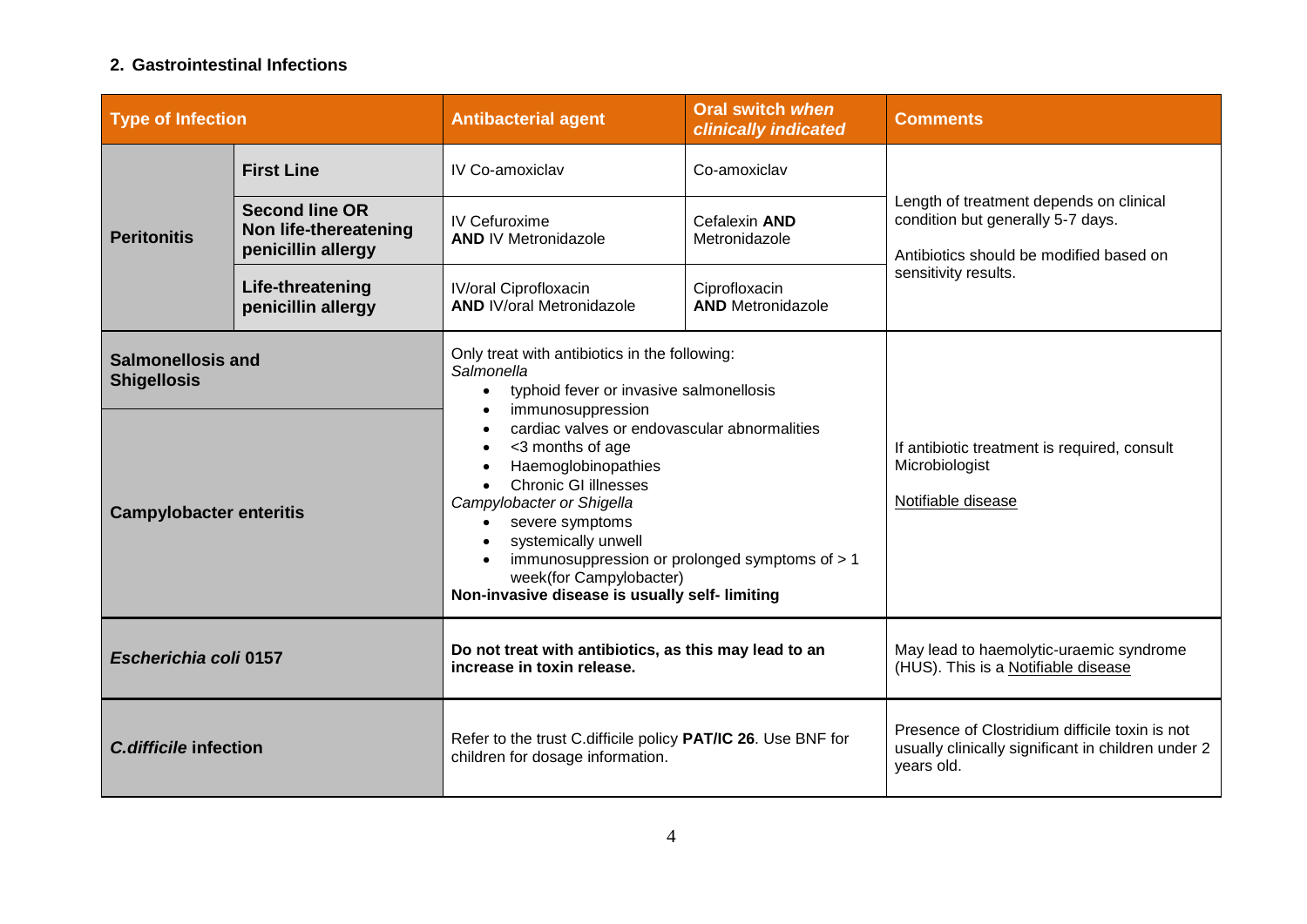# <span id="page-4-0"></span>**3. Upper Respiratory Tract Infections**

| <b>Type of Infection</b>            |                                                                                                                     | <b>Antibacterial agent</b>                                                                | If MRSA positive add:                                                          | <b>Oral switch</b>                                                                                                                          | <b>Comments</b>                                                                                                    |
|-------------------------------------|---------------------------------------------------------------------------------------------------------------------|-------------------------------------------------------------------------------------------|--------------------------------------------------------------------------------|---------------------------------------------------------------------------------------------------------------------------------------------|--------------------------------------------------------------------------------------------------------------------|
| <b>Acute</b><br><b>Epiglottitis</b> | <b>First Line</b>                                                                                                   | IV Cefotaxime<br><b>OR IV Ceftriaxone</b>                                                 | Oral/IV clarithromycin<br>(if susceptible)                                     | Full course IV<br>preferable                                                                                                                | Secure airway<br>Length of treatment depends                                                                       |
|                                     | Life-threatening<br>penicillin/<br>cephalosprorin<br>allergy                                                        | IV Co-trimoxazole                                                                         | <b>OR</b><br>Oral/IV Linezolid<br>(if clarithromycin resistant)                | If oral switch possible:<br>Co-amoxiclav<br>OR Co-trimoxazole (if<br>Penicillin allergic)<br><b>AND oral MRSA cover</b><br>where indicated. | on clinical condition but<br>minimum 10 days.<br>Base oral switch on<br>sensitivity results where<br>available.    |
|                                     | <b>Viral</b>                                                                                                        |                                                                                           | Viruses are common causes for which antibiotics are not indicated              |                                                                                                                                             |                                                                                                                    |
|                                     | <b>First Line</b>                                                                                                   | Oral/IV Amoxicillin                                                                       | Oral/IV clarithromycin                                                         | As for first/second line<br>oral choice +/- MRSA<br>cover where indicated                                                                   | Antibiotics other than<br>Azithromycin<br>• Treat for 7 days if $\geq$ 2yrs<br>old<br>• Treat for 10 days if <2yrs |
|                                     |                                                                                                                     | Recurrent infection or failure<br>of 48hrs of Amoxicillin:<br>Oral/IV Co-amoxiclav        | (if susceptible and not<br>already on)<br><b>OR</b>                            |                                                                                                                                             |                                                                                                                    |
| <b>Acute</b><br><b>Otitis</b>       | months of age)<br><b>Second line/penicillin</b><br>allergy                                                          | Oral/ IV Clarithromycin OR<br>Oral Azithromycin (>6                                       | <b>Oral Linezolid</b><br>(unless susceptible to<br>clarithromycin/azithromycin |                                                                                                                                             |                                                                                                                    |
| <b>Media</b>                        |                                                                                                                     | Recurrent infection or failure<br>of 48hrs second line: IV<br>Cefuroxime or oral Cefaclor | and patient is on this<br>regime)                                              |                                                                                                                                             | and / or has old/recurrent<br>disease                                                                              |
|                                     | Life-threatening<br>penicillin allergy or<br>cephalosporin allergy<br>AND 2 <sup>nd</sup> line contra-<br>indicated | Discuss with the Microbiologist                                                           |                                                                                |                                                                                                                                             | Azithromycin Used<br>• Treat for 3 days                                                                            |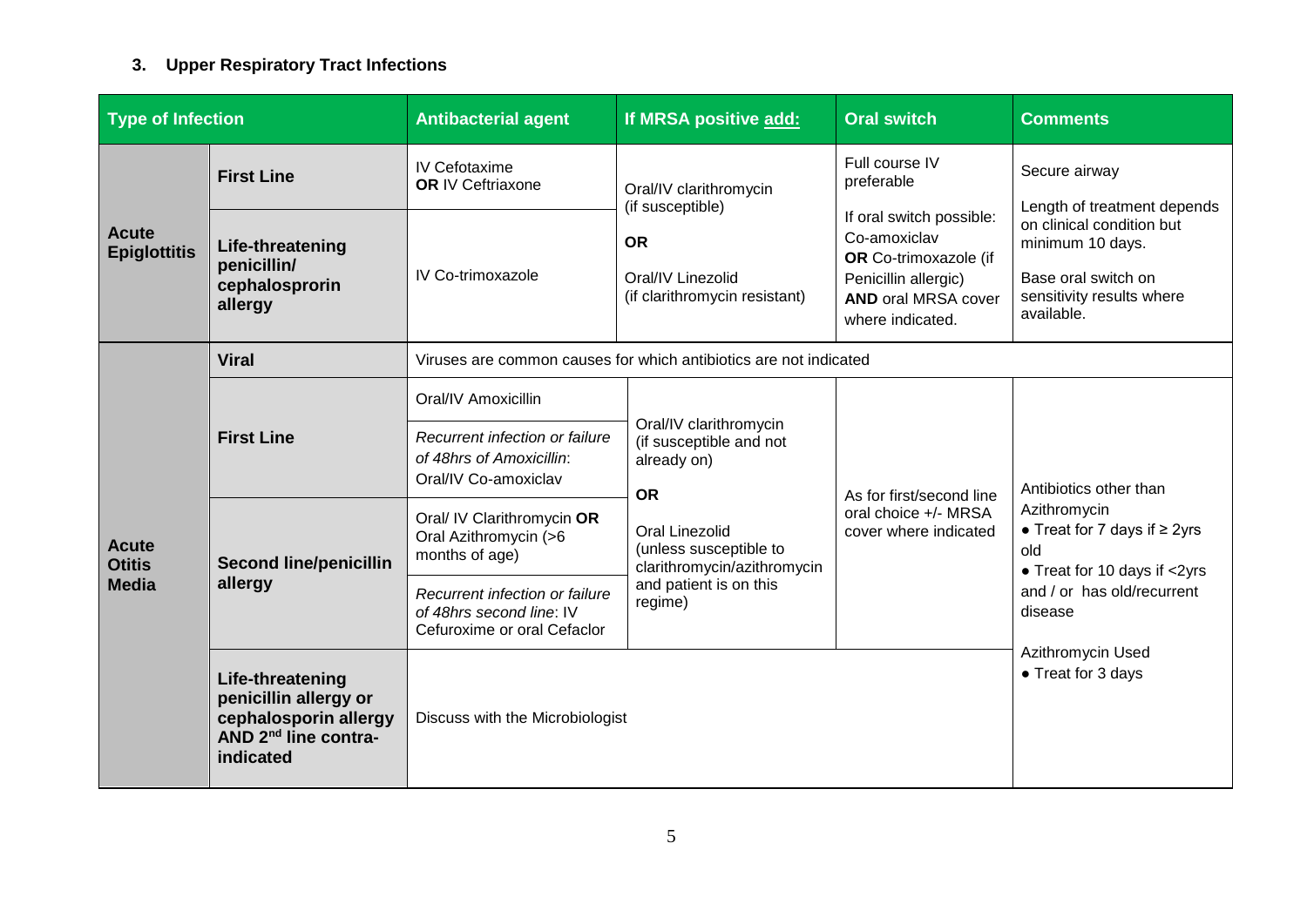| <b>Sinusitis</b>                   | <b>First Line</b><br><b>Second line/penicillin</b> | Oral or IV Amoxicillin<br>Failure of 48hrs of<br>Amoxicillin:<br>Oral/IV Co-amoxiclav<br>Oral/IV Clarithromycin OR<br>Oral Azithromycin (>6<br>months of age) | Oral/IV clarithromycin<br>(if susceptible and not<br>already on)<br><b>OR</b><br>Oral/IV Linezolid<br>(unless susceptible to<br>clarithromycin/azithromycin | As for first/second line<br>oral choice +/- MRSA<br>cover where indicated | For Azithromycin, treat for 3<br>days.<br>Otherwise treat for 7 days           |
|------------------------------------|----------------------------------------------------|---------------------------------------------------------------------------------------------------------------------------------------------------------------|-------------------------------------------------------------------------------------------------------------------------------------------------------------|---------------------------------------------------------------------------|--------------------------------------------------------------------------------|
|                                    | allergy                                            | Failure of 48hrs second<br>line: IV Cefuroxime or oral<br>Cefaclor                                                                                            | and patient is on this regime)                                                                                                                              |                                                                           |                                                                                |
| Tonsillitis/<br><b>Pharyngitis</b> | <b>First Line</b>                                  | Oral<br>Phenoxymethylpenicillin<br>(Penicillin V)<br><b>OR IV Benzylpenicillin</b><br>(if cannot take orally)                                                 | Oral/IV clarithromycin<br>(if susceptible and not<br>already on)                                                                                            |                                                                           | For Azithromycin, treat for 3                                                  |
|                                    | <b>Second line/penicillin</b><br>allergy           | Oral/IV Clarithromycin OR<br>Oral Azithromycin (>6<br>months of age)                                                                                          | <b>OR</b><br>Ora/IV Linezolid<br>(unless susceptible to<br>clarithromycin/azithromycin<br>and patient is on this regime)                                    |                                                                           | days.<br>Otherwise, treat for 10 days                                          |
| <b>Pertussis</b>                   | <b>First Line</b>                                  | (>6 months of age)                                                                                                                                            | IV or Oral Clarithromycin OR Oral Azithromycin                                                                                                              |                                                                           | • Azithromycin: treat for 3<br>days. Otherwise treat for 7                     |
|                                    | <b>Second line/penicillin</b><br>allergy           | IV or oral Co-trimoxazole                                                                                                                                     |                                                                                                                                                             | Co-trimoxazole                                                            | days<br>• Commence treatment<br>within 21 days of onset.<br>Notifiable disease |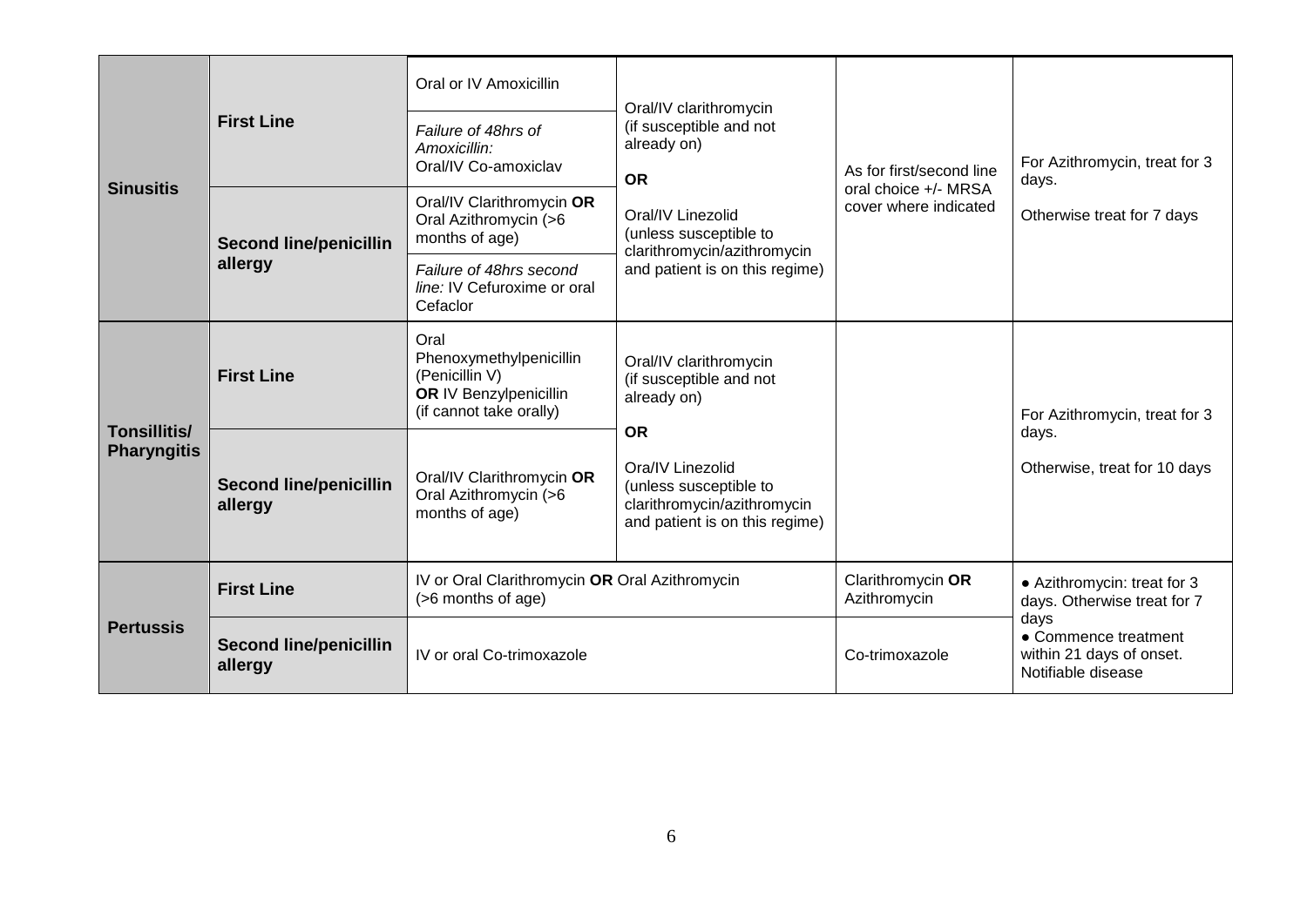# <span id="page-6-0"></span>**4. Lower Respiratory Tract Infections**

| <b>Type of Infection</b>           |                                                                                                                                                                                                                                                                                   |                                                                                                                                                                                                           | <b>Antibacterial</b>                                                          | <b>If MRSA</b>                                                                                                                   | <b>Oral switch</b>                                                                                                                                                                                      | <b>Comments</b>                                                                                                                    |
|------------------------------------|-----------------------------------------------------------------------------------------------------------------------------------------------------------------------------------------------------------------------------------------------------------------------------------|-----------------------------------------------------------------------------------------------------------------------------------------------------------------------------------------------------------|-------------------------------------------------------------------------------|----------------------------------------------------------------------------------------------------------------------------------|---------------------------------------------------------------------------------------------------------------------------------------------------------------------------------------------------------|------------------------------------------------------------------------------------------------------------------------------------|
|                                    |                                                                                                                                                                                                                                                                                   |                                                                                                                                                                                                           | agent                                                                         | positive add:                                                                                                                    |                                                                                                                                                                                                         |                                                                                                                                    |
| <b>Typical</b><br><b>Pneumonia</b> | <b>First Line</b><br><b>Second Line</b><br><b>OR</b><br>Mild - moderate                                                                                                                                                                                                           |                                                                                                                                                                                                           | Oral Amoxicillin                                                              | Oral<br>Clarithromycin                                                                                                           |                                                                                                                                                                                                         |                                                                                                                                    |
|                                    |                                                                                                                                                                                                                                                                                   | Penicillin allergic                                                                                                                                                                                       | Oral Clarithromycin<br><b>OR</b><br>Oral Azithromycin<br>(>6 months of age)   | (if susceptible)<br><b>OR</b><br>Add Oral<br>Linezolid to                                                                        | N/A                                                                                                                                                                                                     | • Viruses account for a<br>significant number of<br>cases of Community<br>Acquired Pneumonia in<br>children and <b>antibiotics</b> |
|                                    |                                                                                                                                                                                                                                                                                   | Life-threatening<br>penicillin allergy or<br>cephalosporin<br>allergy AND 2nd line<br>contra-indicated                                                                                                    | Discuss with the<br>Microbiologist                                            | Amoxicillin<br>(if Clarithromycin<br>resistant)                                                                                  |                                                                                                                                                                                                         | may not be indicated<br>• Length of treatment<br>depends on clinical<br>condition but generally<br>3 days for Azithromycin         |
|                                    | <b>Severe</b><br>i.e.<br><b>First Line</b><br>Fever >39°C<br><b>Toxicity</b><br>Cough + SOB +<br>$grunting + chest$<br>pain<br>Unilateral creps +<br>bronchial<br>breathing<br><b>Second Line</b><br>$CXR \rightarrow$ lobar<br><b>OR</b><br>consolidation<br>Penicillin allergic | <b>IV Amoxicillin</b><br>+/- Flucloxacillin (if <<br>2 years old)<br>Add in IV<br>Clarithromycin if:-<br>$\bullet$ suspected<br>mycoplasma or<br>Chlamydophila<br>and/or<br>• no response after<br>48 hrs | IV/oral<br>Clarithromycin<br><b>OR</b><br><b>IV/oral Linezolid</b><br>(unless | Clarithromycin<br><b>OR</b><br>Azithromycin<br>(>6 months of age)<br>+/- amoxicillin<br>+/- linezolid (if indicated for<br>MRSA) | and 5-7 days for other<br>antibiotics for typical<br>pneumonia. Please<br>discuss with<br>microbiologist for<br>atypical pneumonia<br>• Discuss with<br>microbiologist if no<br>response after 48hrs of |                                                                                                                                    |
|                                    |                                                                                                                                                                                                                                                                                   |                                                                                                                                                                                                           | <b>IV Clarithromycin</b>                                                      | susceptible to<br>clarithromycin and<br>patient is on this)                                                                      | Clarithromycin<br><b>OR</b><br>Azithromycin<br>(>6 months of age)<br>monotherapy<br>+/- linezolid (if indicated for<br>MRSA)                                                                            | treatment.<br>If no better in 72hrs,<br>consider empyema and<br>manage as below                                                    |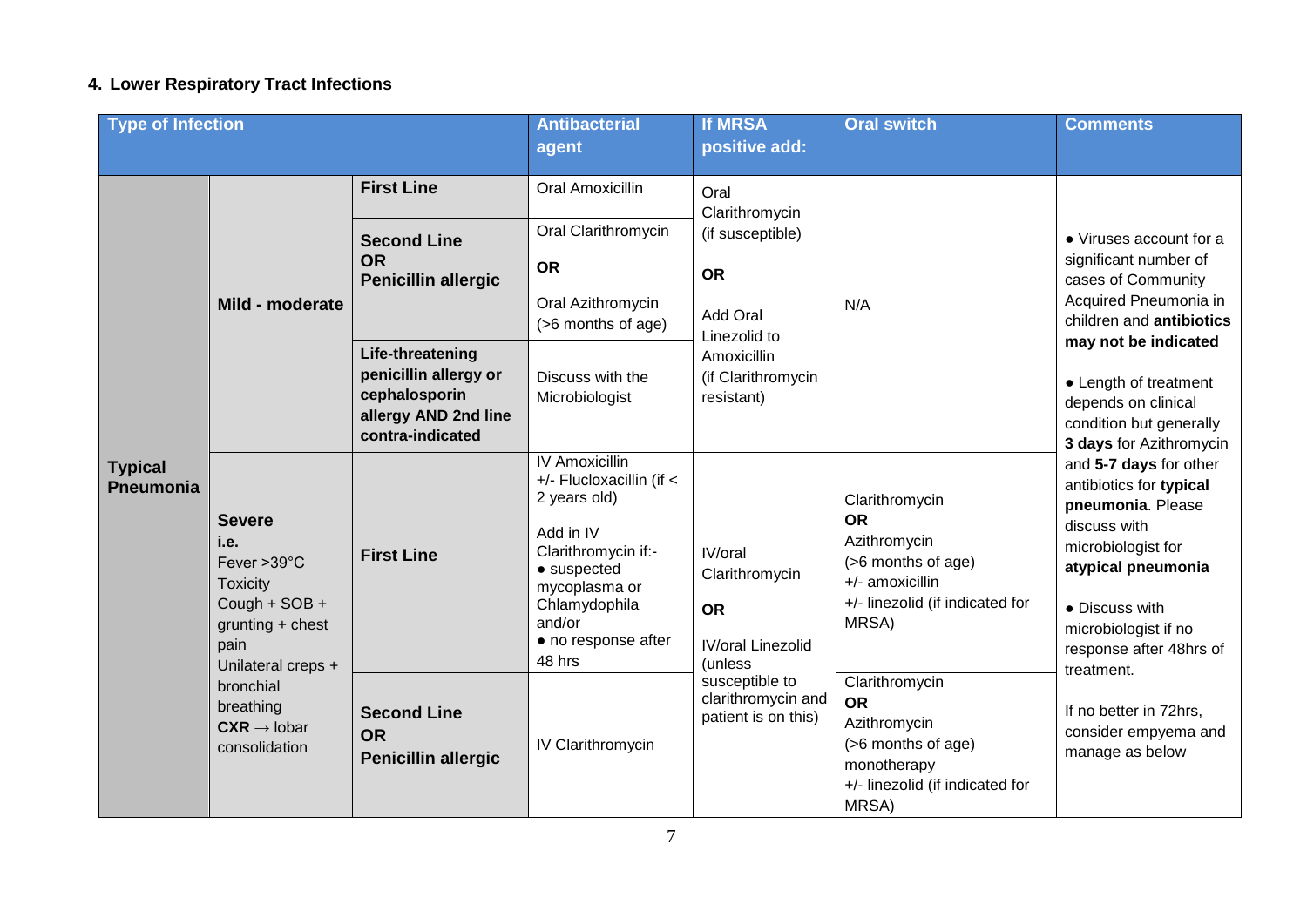| <b>Type of Infection</b>                                                                                          |                                                               | <b>Antibacterial</b><br>agent                                                     | <b>If MRSA</b><br>positive add:                                                                                   | <b>Oral switch</b>                                                                                                                                 | <b>Comments</b>                                                                                                                                                                                                                                                                                                                                                         |
|-------------------------------------------------------------------------------------------------------------------|---------------------------------------------------------------|-----------------------------------------------------------------------------------|-------------------------------------------------------------------------------------------------------------------|----------------------------------------------------------------------------------------------------------------------------------------------------|-------------------------------------------------------------------------------------------------------------------------------------------------------------------------------------------------------------------------------------------------------------------------------------------------------------------------------------------------------------------------|
| <b>Atypical Pneumonia</b><br>i.e. Cough + sore throat, rash<br>$CXR \rightarrow Blateral$ interstitial<br>shadows | <b>First Line</b>                                             | IV/Oral<br>Clarithromycin<br><b>OR</b><br>Oral Azithromycin<br>(>6 months of age) | IV or oral<br>Linezolid<br>(unless already<br>on clarithromycin<br>or azithromycin<br>AND MRSA is<br>susceptible) | As for 1 <sup>st</sup> or 2 <sup>nd</sup> line (Discuss<br>with Microbiologist if 1 <sup>st</sup> or 2 <sup>nd</sup><br>line not available orally) | • Viruses account for a<br>significant number of<br>cases of Community<br>Acquired Pneumonia in<br>children and <b>antibiotics</b><br>may not be indicated<br>• Length of treatment                                                                                                                                                                                     |
|                                                                                                                   | <b>Second Line</b><br><b>OR</b><br><b>Penicillin allergic</b> | Discuss with Microbiologist                                                       |                                                                                                                   |                                                                                                                                                    | depends on clinical<br>condition but generally<br>3 days for Azithromycin<br>and 5-7 days for other<br>antibiotics for typical<br>pneumonia. Please<br>discuss with<br>microbiologist for<br>atypical pneumonia<br>• Discuss with<br>microbiologist if no<br>response after 48hrs of<br>treatment.<br>If no better in 72hrs,<br>consider empyema and<br>manage as below |
| <b>Pneumonia associated with</b>                                                                                  | <b>First Line</b>                                             | <b>IV Co-amoxiclav</b>                                                            |                                                                                                                   |                                                                                                                                                    |                                                                                                                                                                                                                                                                                                                                                                         |
| or after significant viral<br>illness such as Influenza,<br><b>Measles or Chickenpox.</b>                         | <b>Second Line</b><br><b>OR</b><br><b>Penicillin allergic</b> | <b>IV Cefuroxime</b>                                                              | IV or oral<br>Clarithromycin<br><b>OR</b>                                                                         | Same as IV except for                                                                                                                              |                                                                                                                                                                                                                                                                                                                                                                         |
|                                                                                                                   | Life-threatening<br>penicillin allergy                        | Contact<br>Microbiologist for IV<br>and oral option                               | IV or oral<br>Linezolid                                                                                           | cefuroxime, in which case<br>use Cefaclor.                                                                                                         |                                                                                                                                                                                                                                                                                                                                                                         |

| <b>Empyema</b> | Refer to Guidelines for Management of Parapneumonic effusions CW16.v2 | Seek specialist advice<br>from Paediatric<br>Respiratory team and<br>Microbiologist. |
|----------------|-----------------------------------------------------------------------|--------------------------------------------------------------------------------------|
|----------------|-----------------------------------------------------------------------|--------------------------------------------------------------------------------------|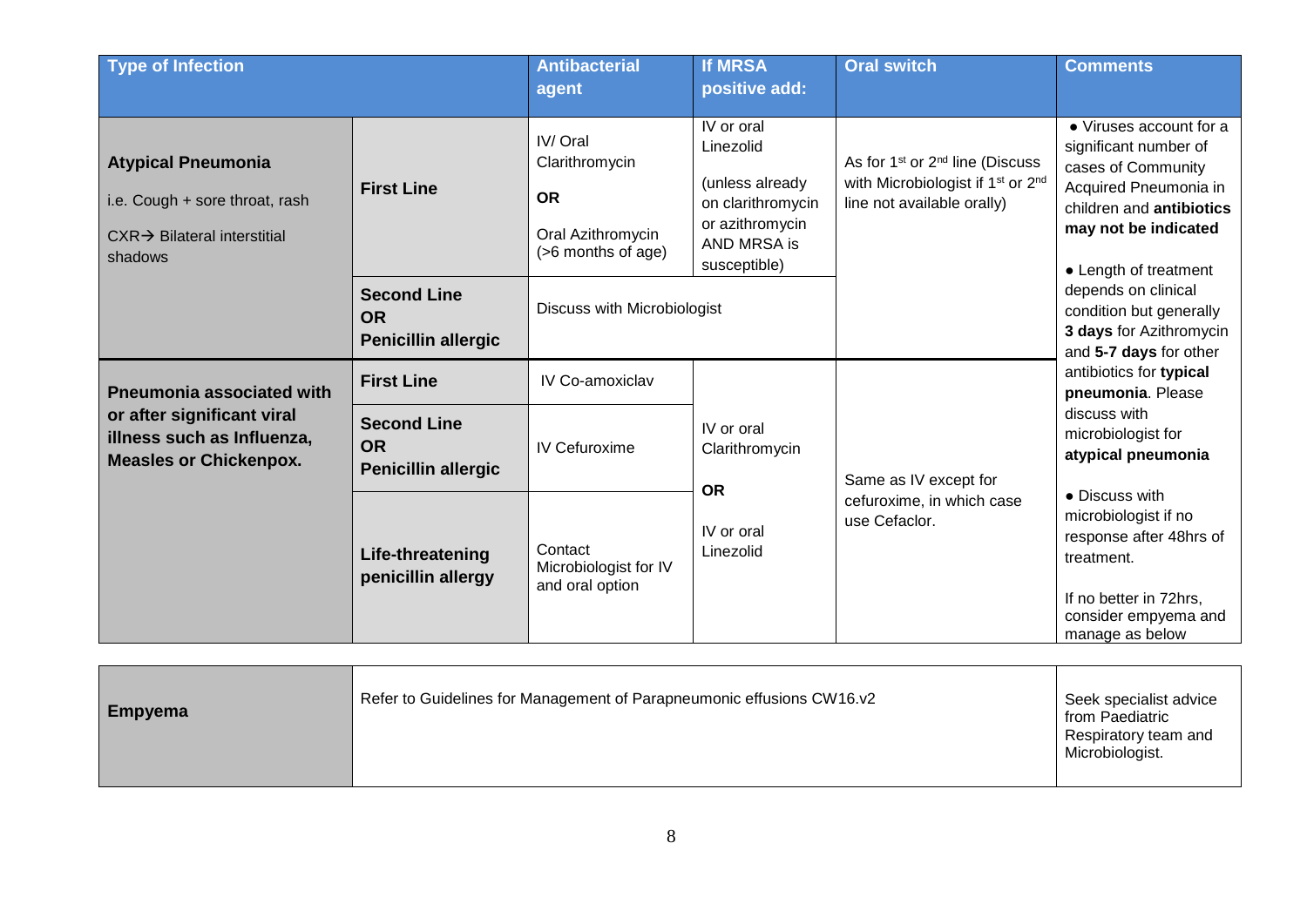#### <span id="page-8-0"></span>**5. Skin Infections**

| <b>Type of Infection</b>                                  |                                                   | <b>Antibacterial agent</b>                                               | <b>Oral switch</b>          | <b>Comments</b>                                                       |
|-----------------------------------------------------------|---------------------------------------------------|--------------------------------------------------------------------------|-----------------------------|-----------------------------------------------------------------------|
|                                                           | <b>First Line</b>                                 | Oral Flucloxacillin                                                      |                             | • Treat for 5-7 days or until                                         |
| <b>Cellulitis - MILD</b>                                  | <b>Second Line</b>                                | Oral Clarithromycin                                                      |                             | resolution whichever is later                                         |
|                                                           | <b>Penicillin allergic</b>                        | <b>OR</b>                                                                | N/A                         | • Severe or Streptococcal                                             |
|                                                           | <b>MRSA positive</b><br>(if sensitive)            | Oral Clindamycin (if intolerant to Clarithromycin)                       |                             | infection:                                                            |
|                                                           | If MRSA positive and<br>resistant to above:       | <b>Oral Linezolid</b>                                                    |                             | Add Amoxicillin to<br>Flucloxacillin if no<br>improvement after 48hrs |
| Cellulitis-                                               | <b>First Line</b>                                 | IV or oral Flucloxacillin                                                |                             |                                                                       |
| <b>MODERATE /</b><br><b>SEVERE</b>                        | <b>Second Line</b>                                | IV or oral Clarithromycin                                                |                             | • Severe infection may<br>require IV therapy                          |
| Impetigo                                                  | <b>Penicillin allergic</b>                        | <b>OR</b>                                                                | Same as IV<br>option        |                                                                       |
| <b>Wound infection</b>                                    | <b>MRSA positive</b><br>(if sensitive)            | IV or oral Clindamycin (if intolerant to Clarithromycin)                 |                             |                                                                       |
| Infected eczema                                           | If MRSA positive and<br>resistant to above:       | IV or oral Linezolid                                                     |                             |                                                                       |
|                                                           | <b>First Line</b>                                 | IV or oral Co-amoxiclav<br>If MRSA positive add: IV Linezolid            | As for 1 <sup>st</sup> line | • Cleanse wound and<br>consider tetanus toxoid                        |
| Human / Animal<br><b>Bites(establishe</b><br>d infection) | For severe infections                             | IV Cefotaxime AND IV Metronidazole<br>If MRSA positive add: IV Linezolid | N/A                         | •Assess hepatitis B & C,<br>HIV & rabies risk.                        |
|                                                           | <b>Second line/</b><br><b>Penicillin allergic</b> | IV or oral Clindamycin AND IV or Oral Ciprofloxacin                      |                             | •Treat for 10-14 days                                                 |
|                                                           | <b>MRSA positive</b><br>(if sensitive)            |                                                                          | Same as IV<br>option        |                                                                       |
|                                                           | If MRSA positive and<br>resistant to above:       | IV or oral Linezolid                                                     |                             |                                                                       |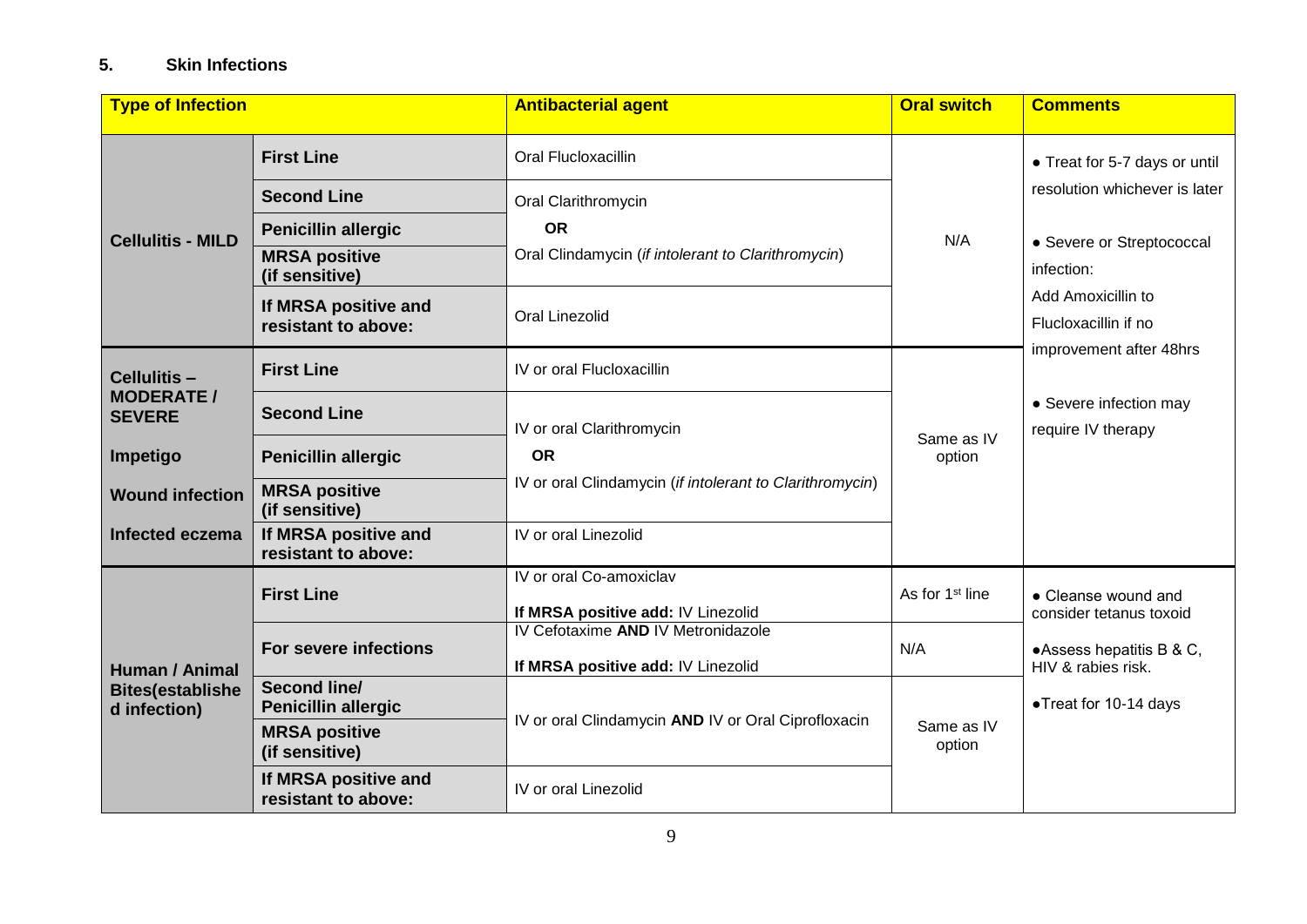# <span id="page-9-0"></span>**6. Urinary Tract Infections (Please refer to NICE guidance regarding further investigations)**

| <b>Type of Infection</b>                                                                                                      | <b>First Line</b><br><b>Antibacterial</b><br>agent                          | <b>Penicillin allergic OR Second Line</b><br><b>Antibacterial agent</b>                                                                                                                                                                                                                                               | <b>Oral switch</b>                                                                                                               | <b>Comments</b>                                                                                         |
|-------------------------------------------------------------------------------------------------------------------------------|-----------------------------------------------------------------------------|-----------------------------------------------------------------------------------------------------------------------------------------------------------------------------------------------------------------------------------------------------------------------------------------------------------------------|----------------------------------------------------------------------------------------------------------------------------------|---------------------------------------------------------------------------------------------------------|
| <b>Suspected UTI</b><br><b>AND LESS than 3 months</b><br>old                                                                  | IV Cefotaxime<br><b>AND</b><br><b>IV Amoxicillin</b>                        | Please discuss with Microbiologist                                                                                                                                                                                                                                                                                    | N/A                                                                                                                              | Duration of treatment should be<br>discussed with microbiologist if likely to<br>last more than 7 days. |
| Lower urinary tract<br>infection (cystitis - i.e. no<br>systemic signs and<br>symptoms)<br><b>AND 3 OR MORE months</b><br>old | Oral Nitrofurantoin<br>(If unable to<br>swallow tablets<br>use second line) | <b>Oral Cefalexin</b><br><b>OR</b><br>If recent culture with sensitive organism,<br>use:<br>Oral Trimethoprim<br><b>OR</b><br>Oral Amoxicillin<br>◆If life threatening penicillin<br>allergy/cephalosporin allergy and 1 <sup>st</sup> and 2 <sup>nd</sup><br>line contra-indicated, please contact<br>Microbiologist | Trimethoprim<br><b>OR</b><br>Cefalexin<br><b>OR</b><br>Nitrofurantoin<br><b>OR</b><br>Amoxicillin<br>(based on<br>sensitivities) | <b>Total Duration of treatment</b><br>$IV + Ord$ :<br>Cystitis - 3 days<br>Pyelonephritis - 10 days     |
| <b>Upper urinary tract</b><br>infection (pyelonephritis)<br><b>AND THREE OR MORE</b><br>months old                            | <b>IV Cefuroxime</b>                                                        | If life threatening penicillin<br>allergy/cephalosporin allergy:<br>IV or oral Ciprofloxacin                                                                                                                                                                                                                          | Based on<br>sensitivities<br>but avoid<br>Nitrofurantoin                                                                         |                                                                                                         |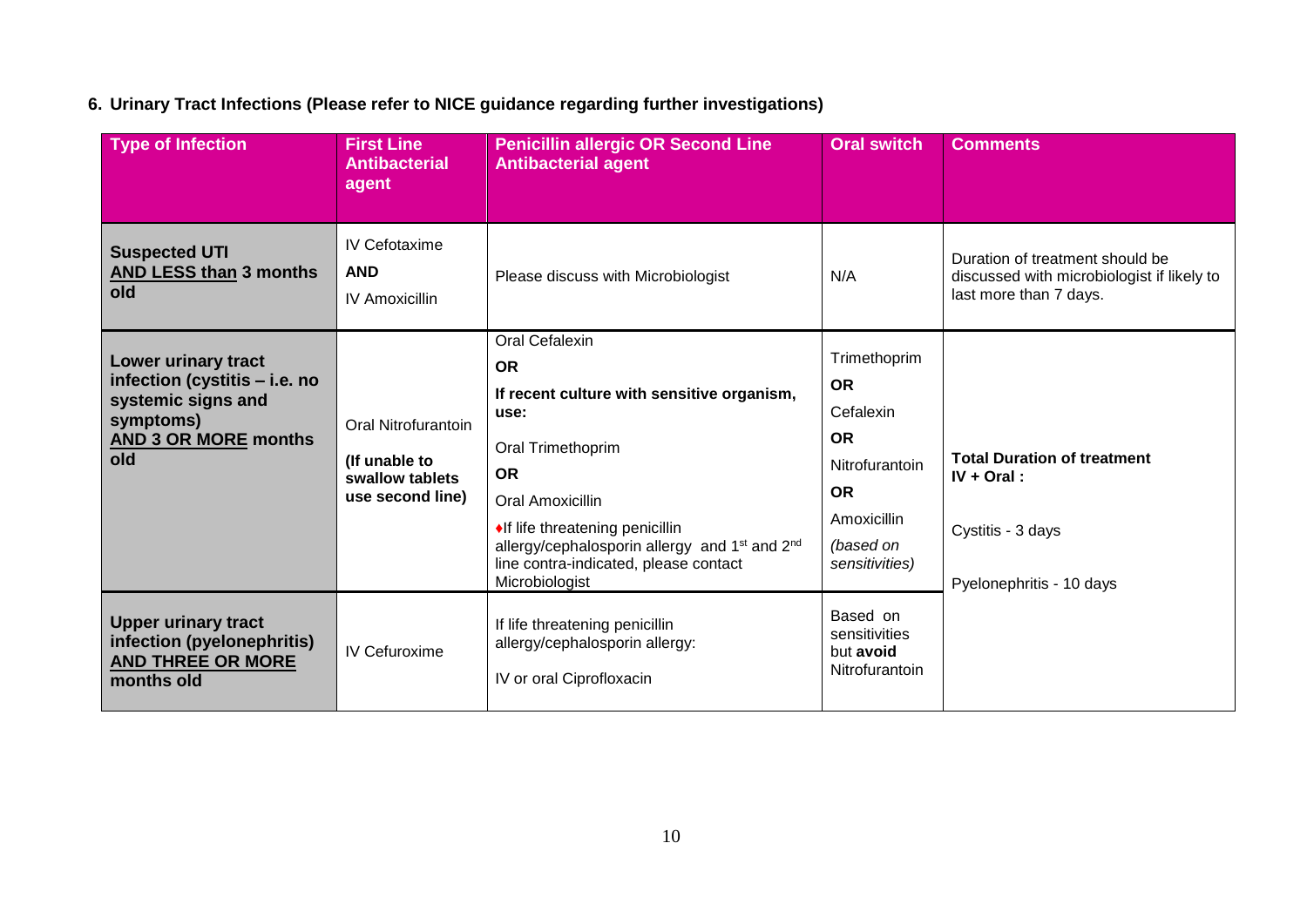#### <span id="page-10-0"></span>**7. Eye Infections**

| <b>Type of Infection</b>                                                                                           |                                                                                                                                                        | <b>Antibacterial agent</b>                                                                                                                                                         | <b>Oral switch</b>                                                                 | <b>Comments</b>                                                               |
|--------------------------------------------------------------------------------------------------------------------|--------------------------------------------------------------------------------------------------------------------------------------------------------|------------------------------------------------------------------------------------------------------------------------------------------------------------------------------------|------------------------------------------------------------------------------------|-------------------------------------------------------------------------------|
| Ophthalmia<br><b>Neonatorum</b><br>1.Chlamydial                                                                    | <b>First Line</b>                                                                                                                                      | Oral Clarithromycin<br><b>AND</b><br>single IV Ceftriaxone dose (see BNFc)                                                                                                         |                                                                                    | • Treat for 14 days                                                           |
| conjunctivitis<br><b>Second Line</b><br>2. Gonococcal<br><b>OR</b><br>conjunctivitis<br><b>Penicillin allergic</b> |                                                                                                                                                        | Discuss with microbiologist.                                                                                                                                                       | N/A                                                                                | • Contact tracing mandatory                                                   |
|                                                                                                                    | Discussion with the Ophthalmologist is essential. Most cases of mild conjunctivitis are allergic or viral in<br>origin and do not require antibiotics. | • Continue antibiotics for 48 hrs                                                                                                                                                  |                                                                                    |                                                                               |
| <b>Severe bacterial</b><br>conjunctivitis                                                                          | <b>First Line</b>                                                                                                                                      | Chloramphenicol 0.5% eye drops or 1% ointment                                                                                                                                      | after eyes are clear.<br>• Ensure correct eye swabs are<br>taken for Chlamydia and |                                                                               |
|                                                                                                                    | <b>Second Line</b><br><b>OR</b><br>Penicillin allergic                                                                                                 | Levofloxacin eye drops (avoid in < 1 yr old)<br><b>OR</b><br>Azithromycin eye drops<br><b>OR</b><br>Fusidic acid 1% eye drops (only in suspected staphylococcal<br>conjunctivitis) | N/A                                                                                | gonococcus.<br>• Treatment should be adjusted<br>based on sensitivity results |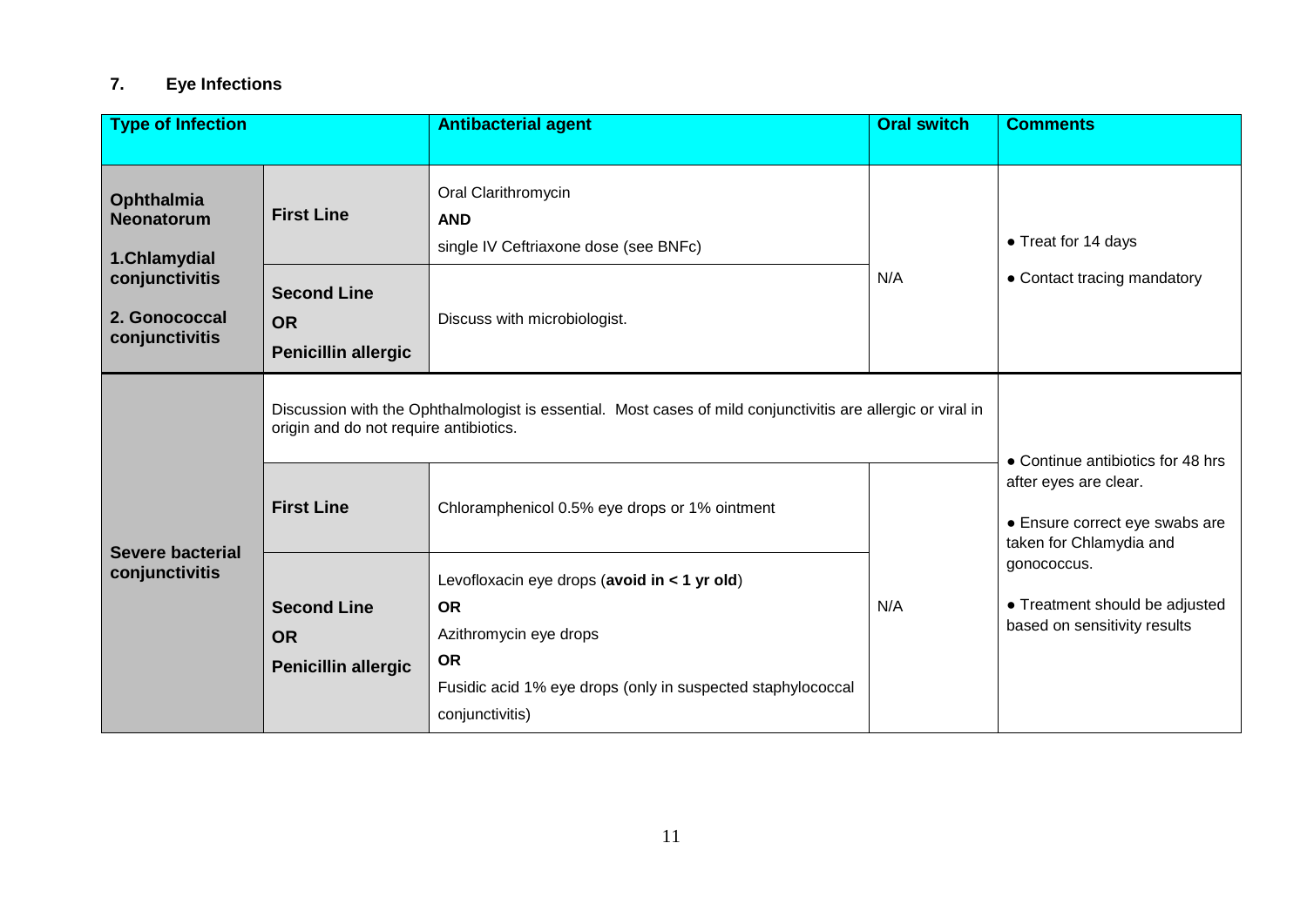| <b>Type of Infection</b>          |                                                               | <b>Antibacterial agent</b>                                                                    | <b>MRSA positive</b>        | <b>Oral switch</b>             | <b>Comments</b>                                                                                                                      |
|-----------------------------------|---------------------------------------------------------------|-----------------------------------------------------------------------------------------------|-----------------------------|--------------------------------|--------------------------------------------------------------------------------------------------------------------------------------|
|                                   |                                                               |                                                                                               |                             |                                |                                                                                                                                      |
| <b>Peri-orbital</b><br>cellulitis | <b>Mild</b>                                                   | Oral Flucloxacillin                                                                           | Use:<br>Oral Linezolid      |                                |                                                                                                                                      |
|                                   | Moderate-severe<br>periorbital cellulitis:                    | <b>IV Co-amoxiclav</b>                                                                        | Add:<br><b>IV Linezolid</b> |                                | <b>Consider nasal decongestant</b><br>drops.                                                                                         |
|                                   | <b>Second Line</b><br><b>OR</b><br><b>Penicillin allergic</b> | Discuss with microbiologist if penicillin allergic or no response<br>after 48hrs of treatment |                             | Discuss with<br>microbiologist | Arrange ENT and<br>Ophthalmology review within 24<br>hours of admission.<br>Length of IV treatment depends<br>on patients condition. |
| <b>Orbital</b><br>cellulitis      | <b>First Line</b>                                             | IV Cefotaxime AND IV Metronidazole                                                            | Add:<br><b>IV Linezolid</b> |                                |                                                                                                                                      |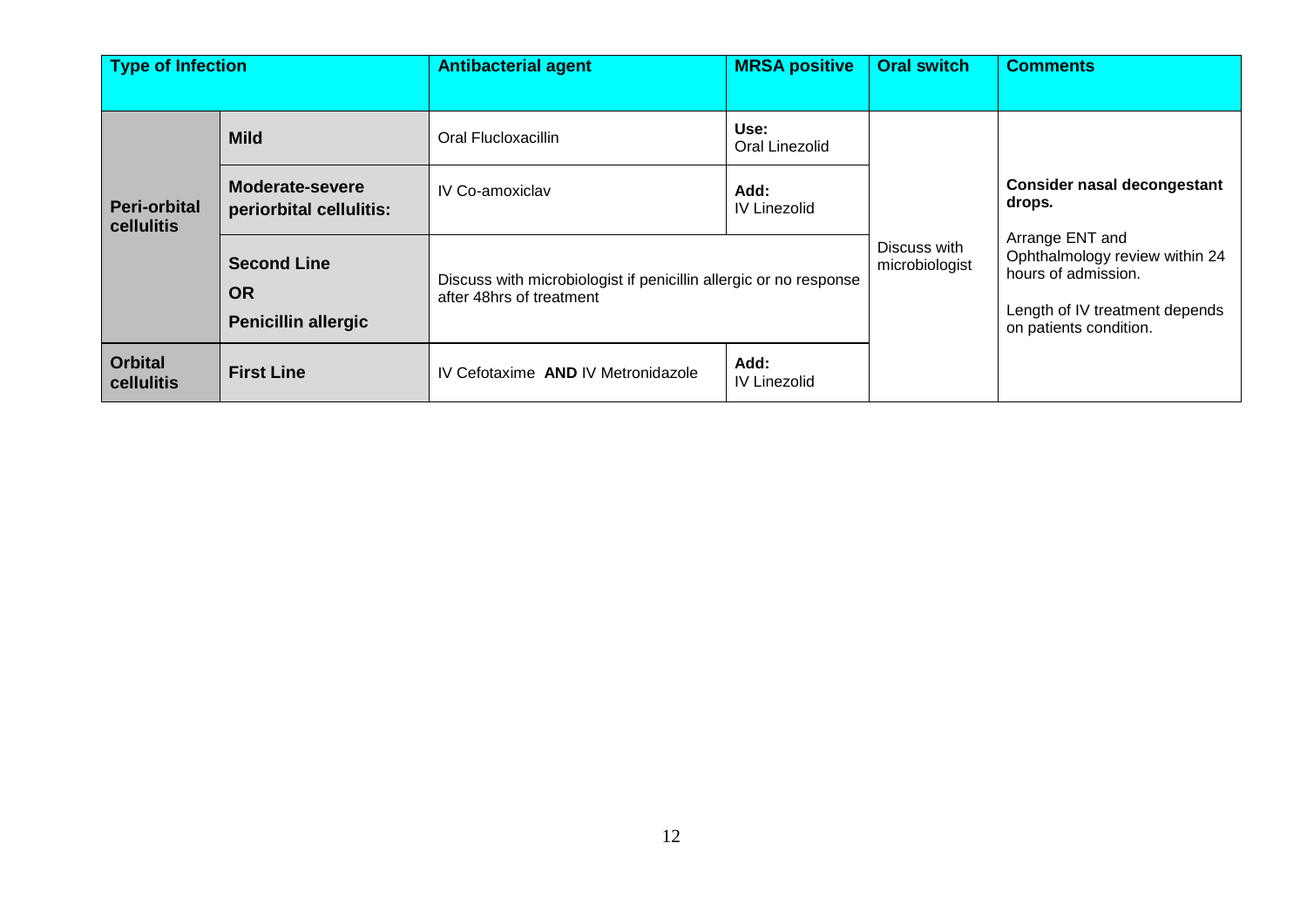#### <span id="page-12-0"></span>**8. Bone and Joint Infections**

Please refer to the Adult Orthopaedic and Trauma guidelines for further information

| <b>Type of Infection</b>                                        | <b>Antibacterial</b>                                                    | <b>Antibacterial agent</b>                                                                    | <b>MRSA positive</b>                                                                  | <b>Oral switch</b>                                                                                                                                           |                                                               | <b>Comments</b>                                                                                                                                                                                                           |
|-----------------------------------------------------------------|-------------------------------------------------------------------------|-----------------------------------------------------------------------------------------------|---------------------------------------------------------------------------------------|--------------------------------------------------------------------------------------------------------------------------------------------------------------|---------------------------------------------------------------|---------------------------------------------------------------------------------------------------------------------------------------------------------------------------------------------------------------------------|
|                                                                 | agent                                                                   |                                                                                               |                                                                                       |                                                                                                                                                              |                                                               |                                                                                                                                                                                                                           |
| Osteomyelitis/<br><b>Septic Arthritis</b><br>$(55 \text{ yrs})$ | <b>First Line</b>                                                       | <b>IV Flucloxacillin</b>                                                                      | Use:<br>IV Clindamycin                                                                | Same as IV option<br>If MRSA positive:<br>Discuss with Microbiologist                                                                                        |                                                               | <b>Full intravenous</b><br>course may be<br>required.<br>For duration of<br>treatment, please<br>refer to the Trust<br>Orthopaedic and<br>Trauma antibiotic<br>guidelines<br>Discuss with<br>Consultant<br>Microbiologist |
|                                                                 | <b>Second Line</b><br><b>OR</b><br><b>Penicillin allergic</b>           | IV Clindamycin                                                                                | (if susceptible)<br><b>OR</b><br>IV Teicoplanin<br>(if clindamycin<br>resistant)      |                                                                                                                                                              |                                                               |                                                                                                                                                                                                                           |
| Osteomyelitis/<br><b>Septic Arthritis</b><br>(≥ 3 months ≤5yrs) | <b>First Line</b>                                                       | <b>IV Cefuroxime</b>                                                                          |                                                                                       | <b>First line:</b><br>Co-amoxiclav<br><b>Second line:</b><br>Clindamycin<br>If MRSA positive resistant to<br>Clindamycin:<br>Discuss with the Microbiologist |                                                               |                                                                                                                                                                                                                           |
|                                                                 | Life threatening<br>penicillin allergy/<br>cephalosporin<br>allergy:    | IV or oral Ciprofloxacin<br><b>AND</b><br>IV Teicoplanin<br>(check MRSA results if indicated) | Add:<br><b>IV Teicoplanin</b><br>(based on<br>sensitivity results)                    |                                                                                                                                                              |                                                               |                                                                                                                                                                                                                           |
| Osteomyelitis/<br><b>Septic Arthritis</b><br>(<3months old)     | <b>First line</b>                                                       | IV Cefotaxime<br><b>AND</b><br><b>IV Amoxicillin</b>                                          | Add:<br><b>IV Teicoplanin</b><br>(based on<br>sensitivity results)                    | As in suspected sepsis or meningitis.<br>Seek specialist advice from Orthopaedics &<br>Microbiology                                                          |                                                               |                                                                                                                                                                                                                           |
| <b>Compound</b><br>fracture (A&E<br>initial therapy)            | <b>First line</b>                                                       | IV Co-amoxiclav                                                                               | Add:<br>IV Teicoplanin if<br>not already on<br>this (based on<br>sensitivity results) | Co-amoxiclav                                                                                                                                                 | <b>If MRSA</b><br>positive:<br>Discuss with<br>Microbiologist | Review need for<br>continuing therapy<br>as advised by<br>Consultant<br>orthopaedic<br>surgeon.                                                                                                                           |
|                                                                 | <b>Second Line</b><br><b>OR</b><br><b>Penicillin allergic</b><br>(mild) | IV Cefuroxime<br><b>AND</b><br>IV Metronidazole                                               |                                                                                       | Cefalexin AND<br>Metronidazole                                                                                                                               |                                                               |                                                                                                                                                                                                                           |
|                                                                 | Life-threatening<br>penicillin<br>allergy/cephalosp<br>orin allergy     | IV or oral Ciprofloxacin<br><b>AND IV or oral Metronidazole</b><br><b>AND IV Teicoplanin</b>  |                                                                                       | Discuss with<br>Microbiologist                                                                                                                               |                                                               |                                                                                                                                                                                                                           |